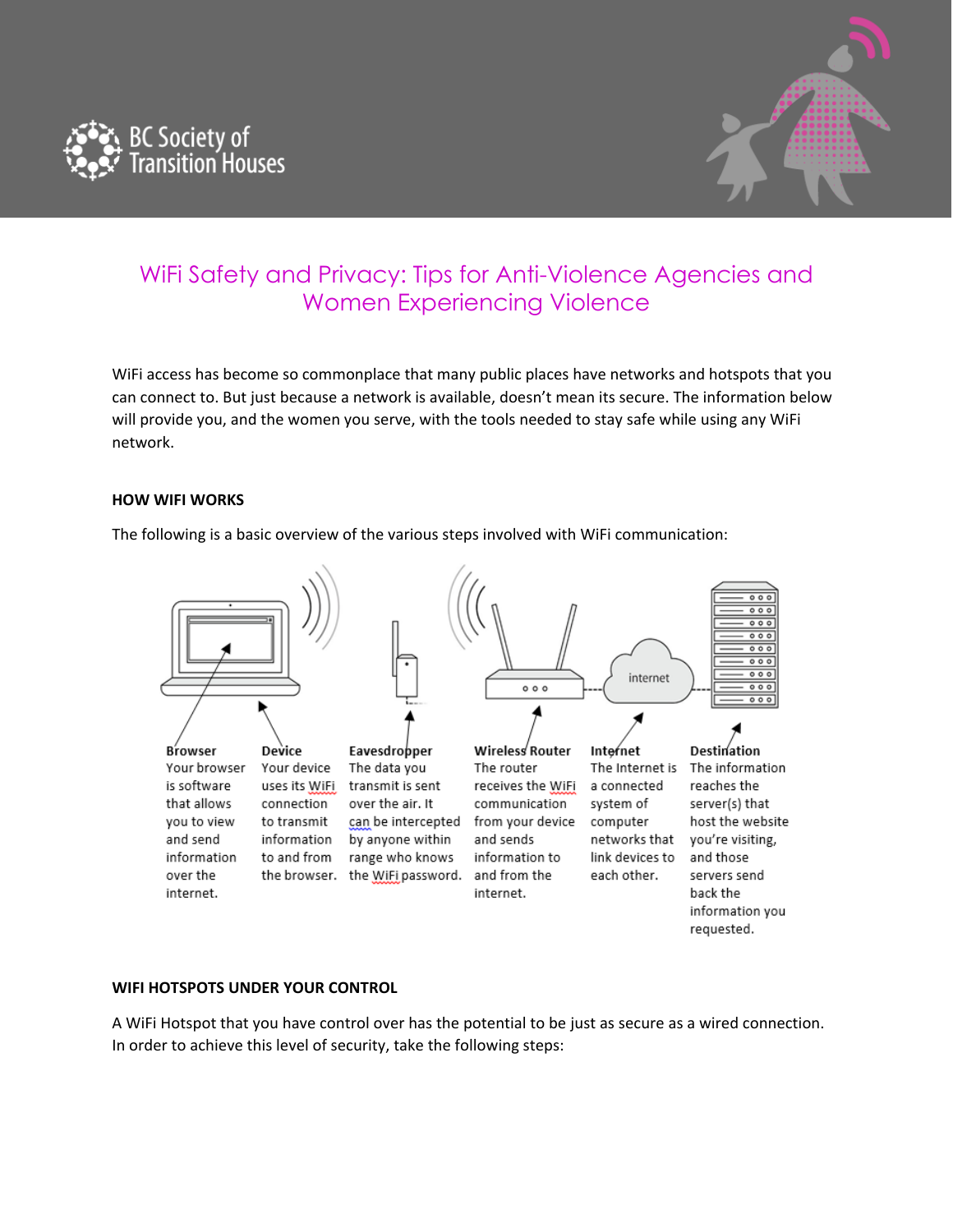



## **1. Use a Strong, Private Password**

Choose a WiFi password that is long. The best passwords are at least  $12 - 15$  characters long, and contain randomly-placed letters, numbers and symbols. Learn more about [Password Safety.](https://bcsth.ca/techsafetytoolkit/passwords-ways-to-increase-your-security/) Do not freely distribute this password or write it in any visible location (including on or near the WiFi Hotspot itself).

## **2. Adjust Security Settings**

The proper configurations will make sure your WiFi Hotspot only supports the most up-to-date protocols for transmitting information:

- The only security algorithm that should be enabled is WPA2. Disable WEP and WPA.
- The only encryption method that should be enabled is AES. Disable anything related to TKIP.
- Completely disable WPS. This feature is enabled by default on most Hotspots. It allows for an alternate method of connecting without the password. It has a significant security flaw that can be easily exploited.

## **3. Set Up a Guest Network (optional)**

Set up an alternate network if you have guests that need to access your internet connection. The password to this network doesn't need to be as complex or private. The name for the network should not be identifying, for your privacy and for your guests.

The steps for accessing and configuring a WiFi Hotspot are different for each device. You may need the assistance of someone with experience in making these changes.

#### **OPEN/PUBLIC WIFI HOTSPOTS**

If you have serious privacy concerns or risks, it's critical to understand how to access public/open WiFi safely and when to avoid it. Any WiFi Hotspot where there is either no password or the password is publicly available should be considered an open network. Even if the network is password protected, a skilled eavesdropper will still be able to view your communications if they also have access to the password (common example of this is in a hotel where all guests have the same password and it is not changed often).

There are two ways in which browsing the internet can be safe while using a public WiFi Hotspot: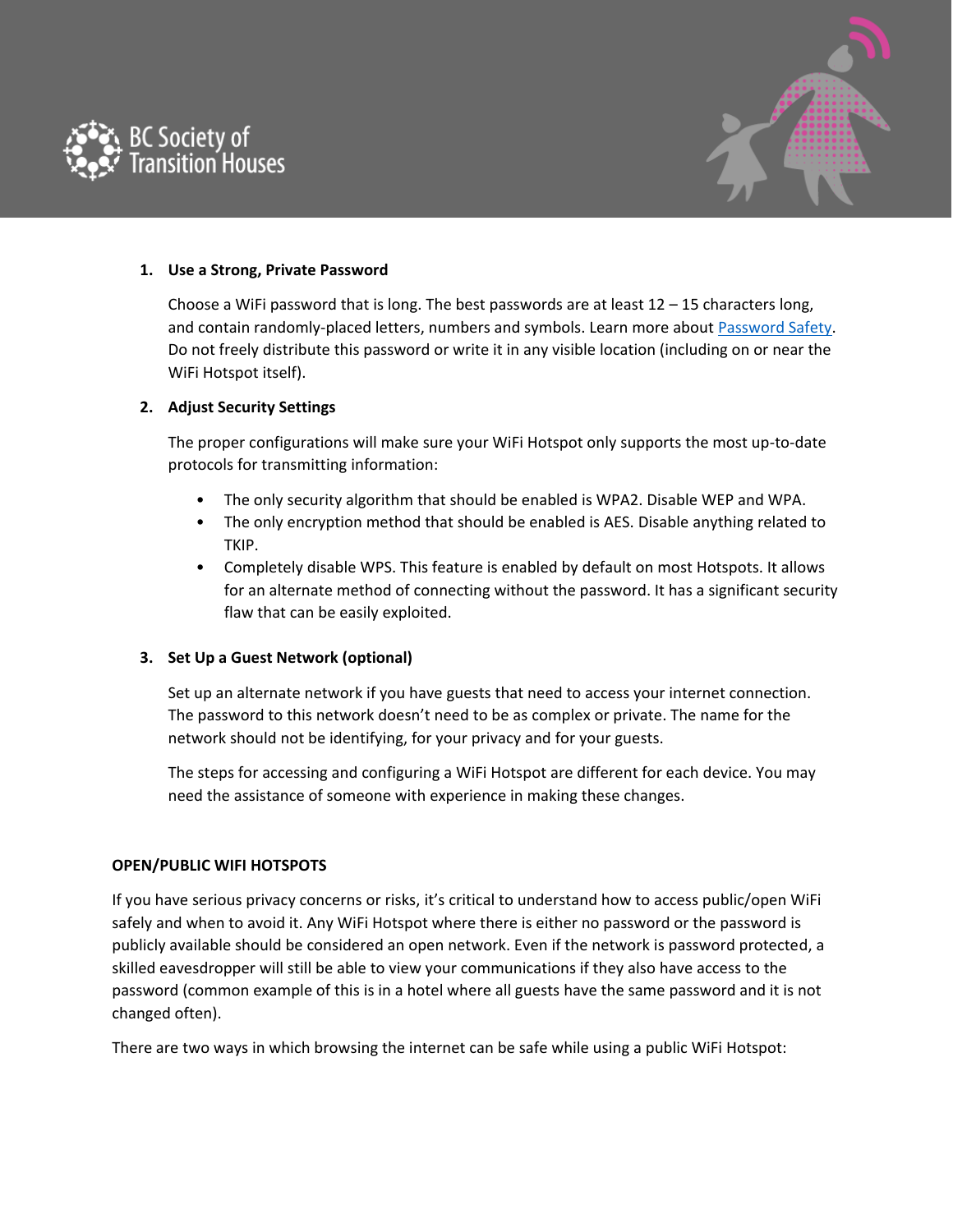



## **1. Use HTTPS**

 $\overline{a}$ 

Hypertext Transfer Protocol Secure (HTTPS) is a variant of the standard web transfer protocol (HTTP) that adds a layer of security on the data in transit through a secure socket layer (SSL) or transport layer security (TLS) protocol connection.<sup>1</sup> HTTPS adds a practically impenetrable layer of encryption between your browser and the website with which you're communicating. Sites using an HTTPS connection can be trusted even while using an open/public WiFi Network. However, you must always double check that "https" is in the beginning of the web address and verify the domain name is exactly the site you are meaning to communicate with. Saving important webpages as bookmarks and always accessing these pages via those bookmarks is a great way to assure that you are never tricked into thinking you're visiting a site that you're not. Never bypass warnings your browser displays about problems with the security certificate from an HTTPS website.

It's also important to remember that while the content of your communications with HTTPS may be private, the destination is not. Imagine you've mailed a letter to a friend using a language that only the two of you understand, but the envelope is addressed in a language everyone understands. Anyone who intercepts that letter won't be able to read the message inside, but they will be able to see who you're communicating with by reading the envelope. The same concept applies to web communications.

## • *Activities that are generally safe when using HTTPS:*

The web address/destination is typically not a secret; however, HTTPS can be trusted to protect the content.

- o Online banking or shopping
- o Web-based email (Gmail, Yahoo! Mail, etc.)
- o Social media (Facebook, Instagram, etc.)
- o Any other web service that requires a username and password to view information

# • *Activities that are NOT private with HTTPS:*

The information in the web address/destination gives away what information is being viewed on:

- o Search engines (Google Search, Firefox, Bing, etc.)
- o Online mapping (Google Maps, Mapquest, etc.)
- $\circ$  Any website that you wouldn't want an eavesdropper to know you've visited

<sup>1</sup> <https://www.techopedia.com/definition/5361/hypertext-transport-protocol-secure-https>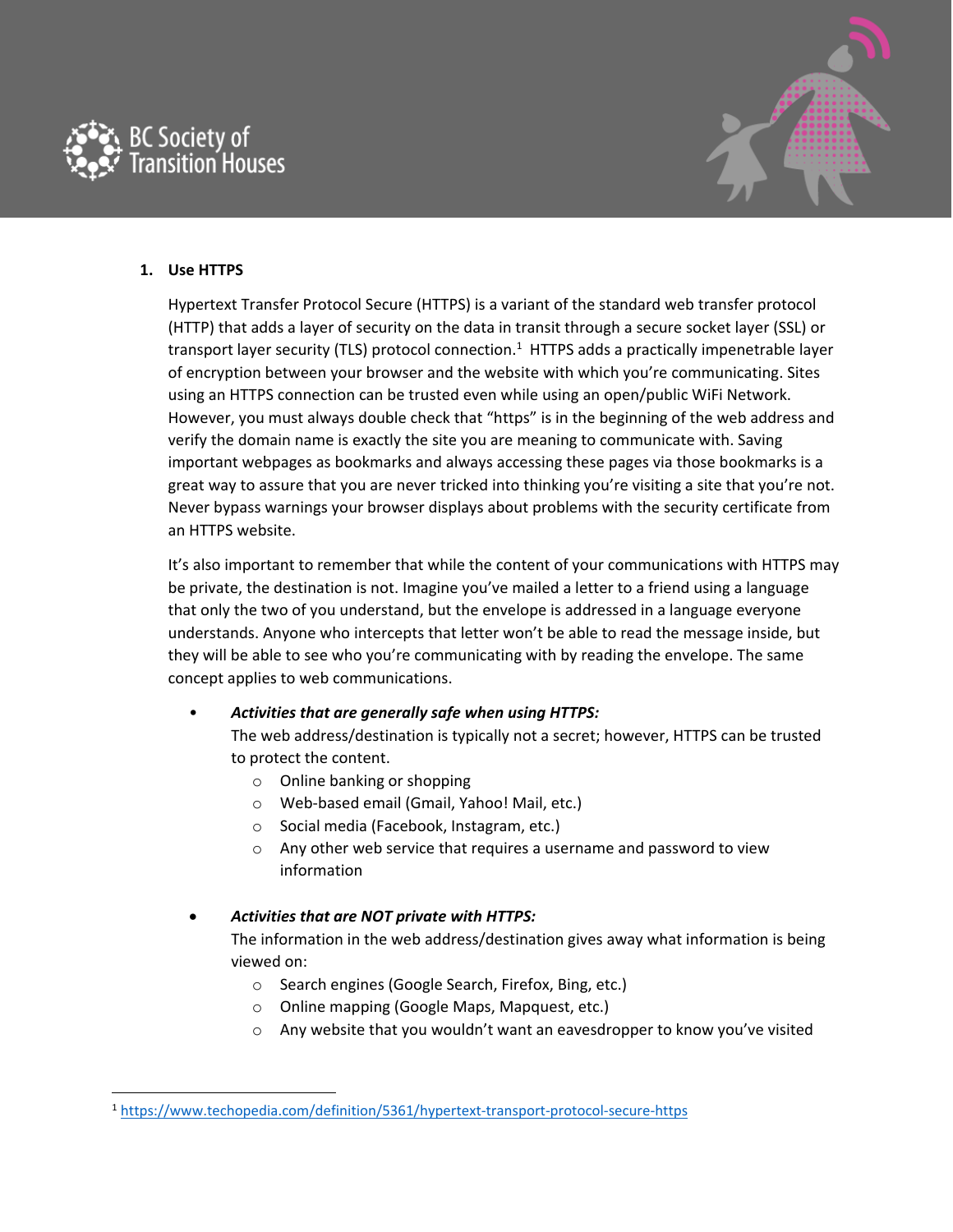



The line between web page "content" and "destination" can be a blurry one. When in doubt, always assume your information is not private. Wait until you're using an internet connection you have full control over before proceeding.

## **2. Use a Virtual Private Network (VPN)**

Though not all VPN's are safe, an easy way to avoid most privacy risks related to using WiFi is to subscribe to a virtual private network (VPN). A VPN will encrypt 100% of the internet traffic sent from your computer and deliver it to an alternate server somewhere else on the internet. Once the information has reached that alternate server, it is decrypted and sent to its final destination. The VPN makes it look as if the requests you sent were coming from that alternate server, and keeps your IP address and location anonymous.

A VPN provides the following benefits:

- Encrypts all web traffic (HTTP and HTTPS) as it passes over WiFi
- Disguises both the web content and destination as it passes over WiFi
- Masks your originating IP address from the website you're visiting. This prevents the website from tracing your IP address back to your general geographic area.

## **OTHER SAFETY TIPS**

## **1. Keep Software Updated**

It's extremely important that you promptly install all updates to your operating system, browser, anti-virus program, and anything else on your computer, tablet, or device related to the internet or security. Without these updates, your computer may be vulnerable. New threats are constantly being found and these updates help protect against them but only when they are current. It can be helpful to think about updates like repairs to a leaky roof - if you don't mend them as soon as possible, things could get dire quickly and your roof could cave in.

## **2. Use Anti-Virus/Anti-Spyware Software**

While not perfect, anti-virus/anti-spyware software is still an important tool for stopping malicious content before it can even reach your browser.

Most computers come pre-loaded with anti-malware and anti-spyware applications. These applications will typically only be free for an introductory period and should not be relied upon after the trial period has expired. You can also download a variety of free anti-virus programs, check online to see what is available and read the reviews before doing so.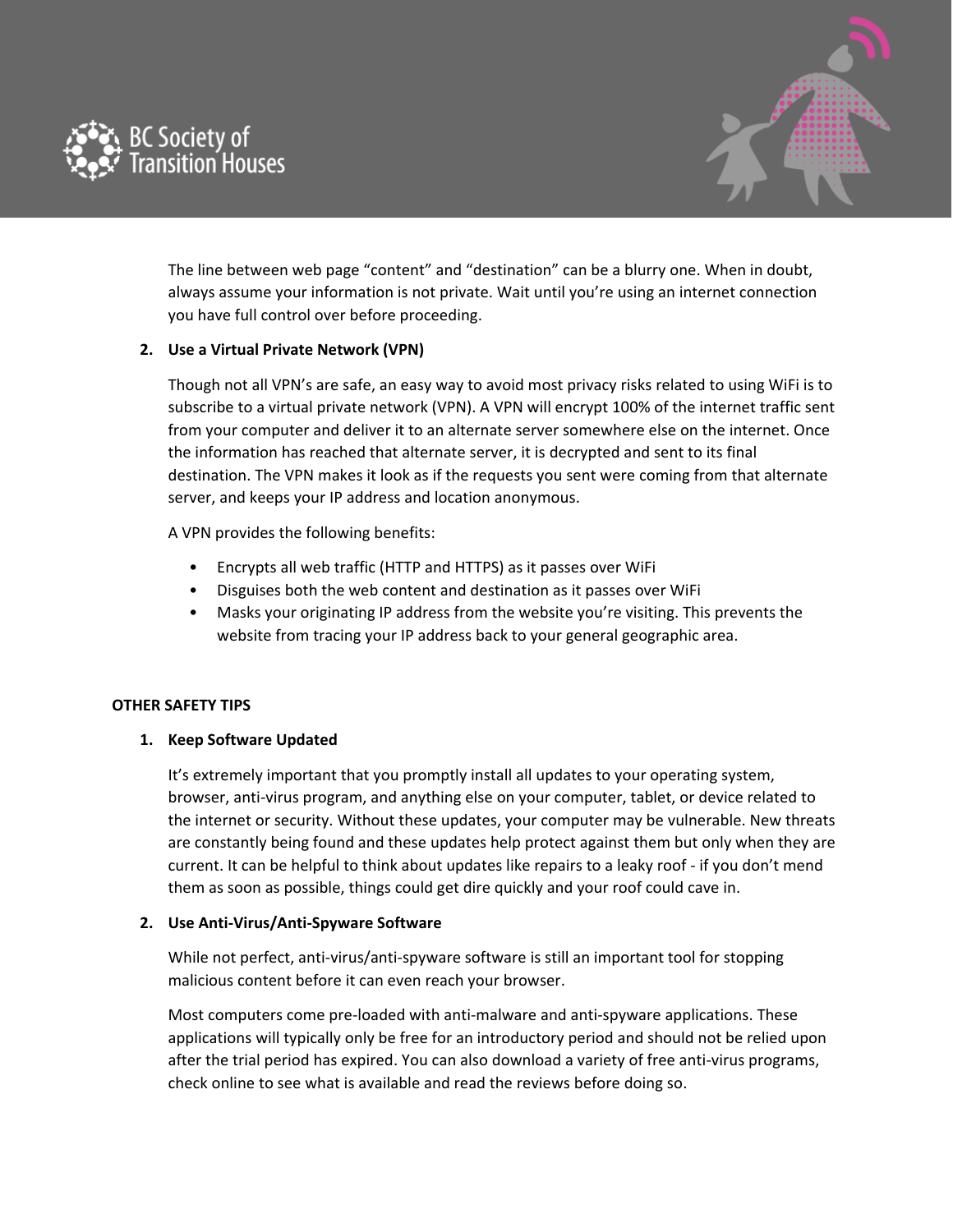



Anti-malware apps are available for smartphones, but they do not provide as significant a benefit as their computer counterparts.

Thoroughly vet any anti-virus program before installation. Malware can commonly be disguised as an anti-virus program or computer scanning tool in order to trick you into installing it.

#### **3. Use Privacy Screens**

A low-tech way to prevent someone from looking over your shoulder to view the information on your devices is to use a privacy screen. Privacy screens are shaded filters that you put on top of your laptop or tablet screen to prevent someone from looking over to see what you're doing.

## **4. Manage WiFi Network History**

Most mobile devices and computers store a list of WiFi networks that you've signed on to. Review the list, and remove any that don't feel safe to keep. You may not want to delete the whole list because that might be a heads up to someone physically monitoring your devices. Also, it could be inconvenient to wipe the entire list because it probably includes the WiFi you most frequently connect to (including passwords).

#### **WHAT ANTI-VIOLENCE WORKERS AND WOMEN CAN DO**

For women experiencing violence and their support workers there are a few more options for increasing security.

## **1. Safety Plan**

For women, securely and safely accessing the internet is important. It's important to safety plan around safe use of technology and to update those safety plans regularly. Share with women this WiFi safety information so they can make informed decisions regarding their internet usage.

## **2. Know Your Devices**

Most devices have settings that help increase security. Both anti-violence workers and women should be knowledgeable on how to change, modify, and turn off the settings on their devices. For more information about various device settings visit [https://bcsth.ca/projects/technology](https://bcsth.ca/projects/technology-safety/)[safety/](https://bcsth.ca/projects/technology-safety/)

#### **3. Trust Your Instincts**

Always trust your instincts. If you think a particular network, website, or service isn't reputable, be cautious about using it. If you must use it, don't share sensitive information while doing so.